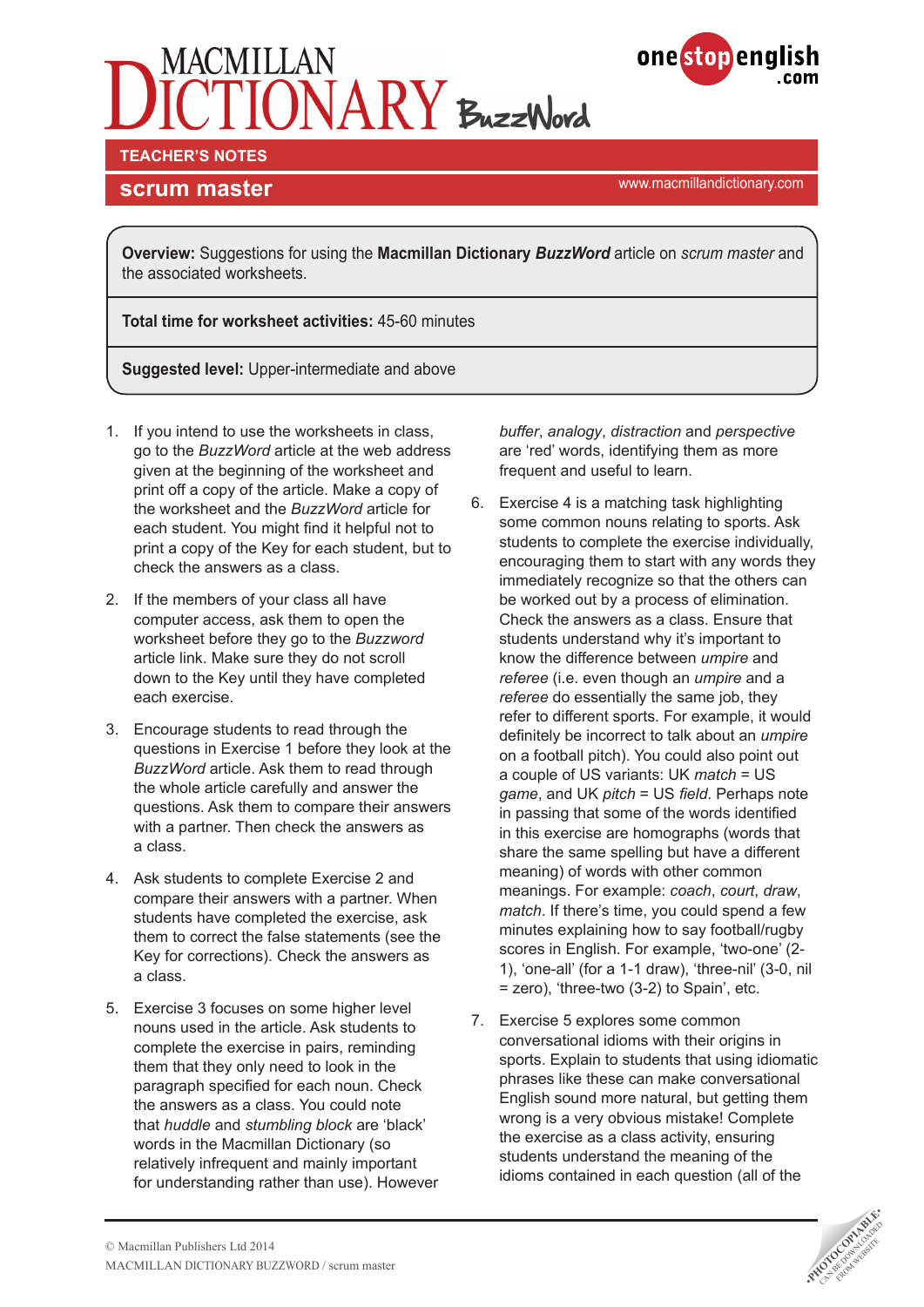



**TEACHER'S NOTES** 

**scrum master scrum master scrum master scrum master scrum master scrum master** 

idiomatic phrases in the exercise can be found in the Macmillan Dictionary). As a wind-up activity, ask the students to look carefully at the idiomatic phrases and try to guess which sports these idioms originated from (see the Key for answers).

8. As an extension, or for homework, students could research the background of an idiom they like, in order to see how it relates to its current meaning. For example, *throw in the towel* means 'to stop trying to do something' – in boxing, a boxer's assistant would throw a towel into the ring to show that the boxer was surrendering the fight.

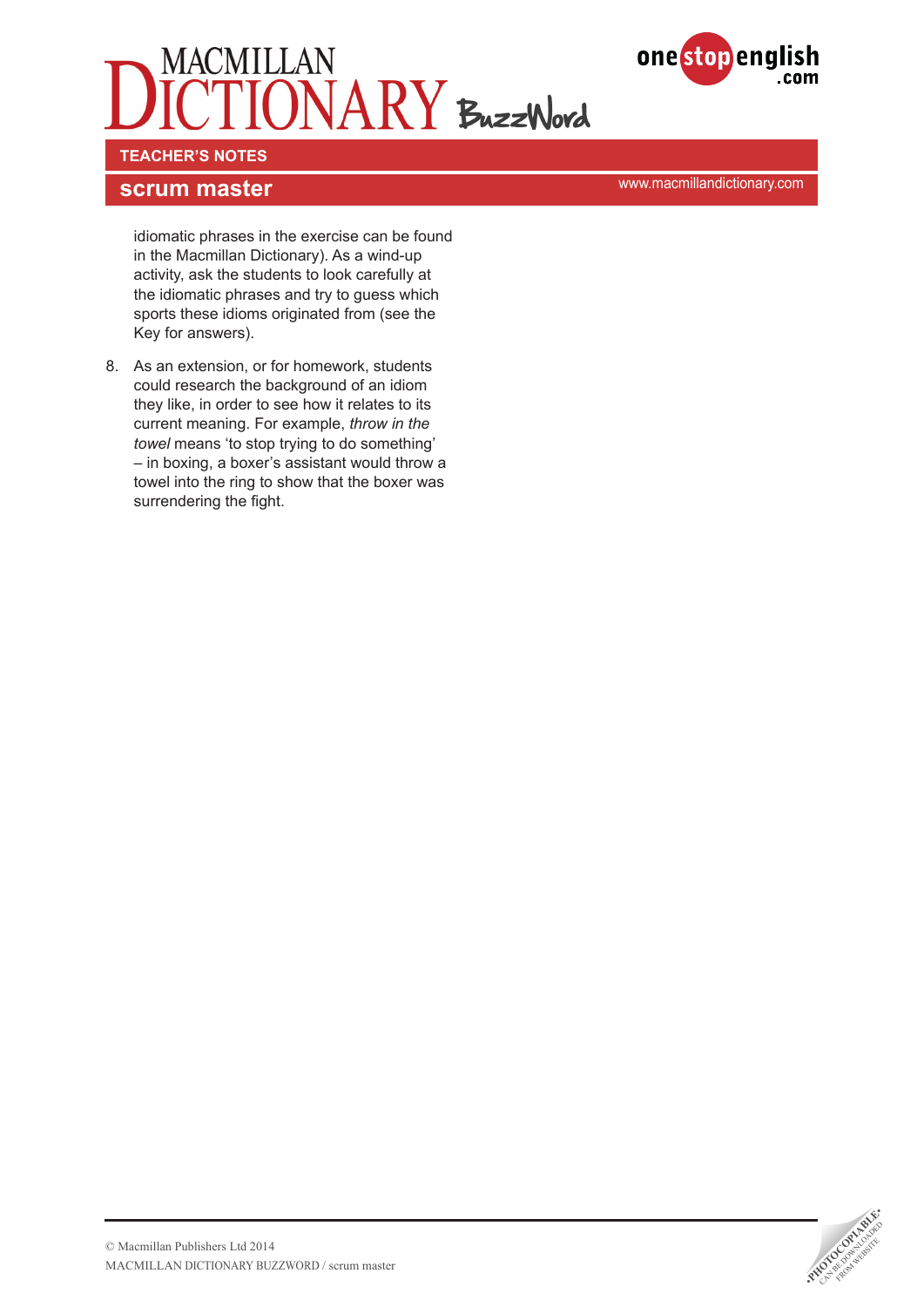



# **WORKSHEET**

## **scrum master scrum master scrum master scrum master scrum master scrum master**

Go to the **Macmillan Dictionary** *BuzzWord* article at: <http://www.macmillandictionary.com/buzzword/entries/scrum-master.html>

## **1 Find the information**

#### **Read the** *BuzzWord* **article on** *scrum master* **and answer the questions.**

- 1. Write down two things that a *scrum master* does.
- 2. What might customers do during the course of a development project?
- 3. What is the job title given to the person who represents the customer?
- 4. What expression is an alternative way of referring to a *scrum master*?
- 5. What is a *stand-up*?
- 6. When did the word *scrum* first appear, and what is it an abbreviation of?

## **2 Comprehension check**

#### **Are these statements true (T) or false (F) according to the text?**

- 1. The word *scrum* can sometimes be connected with project management.
- 2. A *scrum master* only talks to the development team.
- 3. A *sprint* is a holiday period.
- 4. A *chicken* is a person who has direct responsibility for a task.
- 5. The scrum idea was originally used in manufacturing.
- 6. A person with an agile mind is good at solving problems.

## **3 Find the noun**

#### **Find nouns in the text which match the definitions below. The first letter of the words is given.**

- 1. a group of people who are gathered closely together h (paragraph 1)
- 2. someone or something that protects a thing by being between it and something else b<sup>2</sup> (paragraph 3)
- 3. a difficulty that causes mistakes or prevents progress
	- s\_\_\_\_\_\_\_\_\_\_\_\_\_\_\_\_\_\_ b \_\_\_\_\_\_\_\_\_\_\_\_\_\_\_\_\_\_ (paragraph 2)
- 4. a comparison between two situations, processes etc. that is intended to show that the two are similar a<sup>ccoup</sup> (paragraph 5)
- 5. something that gets your attention and prevents you from concentrating on something else d (paragraph 2)
- 6. a way of thinking about something p\_\_\_\_\_\_\_\_\_\_\_\_\_\_\_\_\_\_\_\_\_\_\_\_\_(paragraph 3)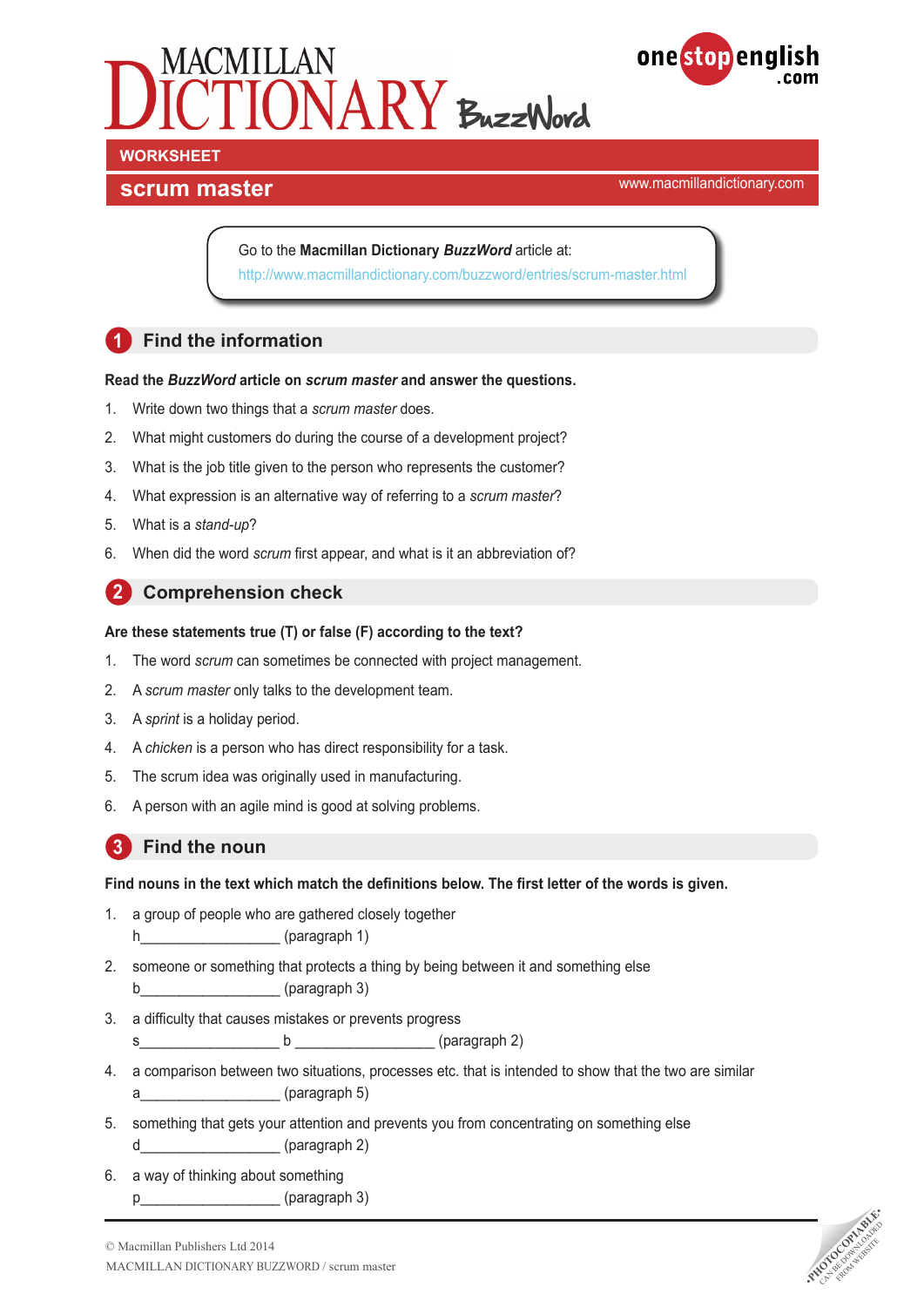



## **WORKSHEET**

## **scrum master scrum master scrum master scrum master scrum master scrum master**

#### **4 Sports vocabulary**

#### **Match the sports words (1-10) to their definitions (a-j).**

| 1. | umpire   | a. | the number of points that a team or player gains in a game                                               |
|----|----------|----|----------------------------------------------------------------------------------------------------------|
| 2. | match    | b. | a large building, usually without a roof, where people watch sports events                               |
| 3. | pitch    | C. | the net or structure that you try to get the ball into in games such as<br>football and basketball       |
| 4. | coach    | d. | someone whose job is to make sure that players in a game obey the rules                                  |
| 5. | referee  | е. | an area marked with lines where some sports are played, e.g. tennis                                      |
| 6. | goal     | f. | someone who trains a sports player or team                                                               |
| 7. | court    | g. | a game in which players or teams compete against each other                                              |
| 8. | score    | h. | a flat area of ground for playing particular sports on                                                   |
| 9. | stadium  | Ι. | a game that ends with both teams or players having the same number<br>of points                          |
|    | 10. draw | j. | someone whose job is to make sure that players obey the rules in some<br>sports, e.g. tennis and cricket |

## **5 Sports idioms**

**Choose the correct option to complete the idioms in the sentences.**

- 1. She has a new assistant, but it hasn't taken him long to learn the *ropes / lines / strings*.
- 2. After losing 9 out of 10 matches, Andy decided to throw in the c*loth / towel / sheet*.
- 3. Those local buses are often late. It's just par for the *course / track / road*.
- 4. There's no need to jump the *rope / line / gun*, I haven't explained everything yet.
- 5. Ruth could read before she went to school, so she had a bit of a *leg / head / foot* start.
- 6. Freya thought she was being funny, but that remark about his weight was below the *waist / belt / knee*.
- 7. I'm tired at the moment, but if I rest for a while then I'll get my second *wind / air / energy*.
- 8. We've helped him as much as possible. The ball's in his *field / court / pitch* now.

**Look again at the idioms. Can you guess which sports they come from?**